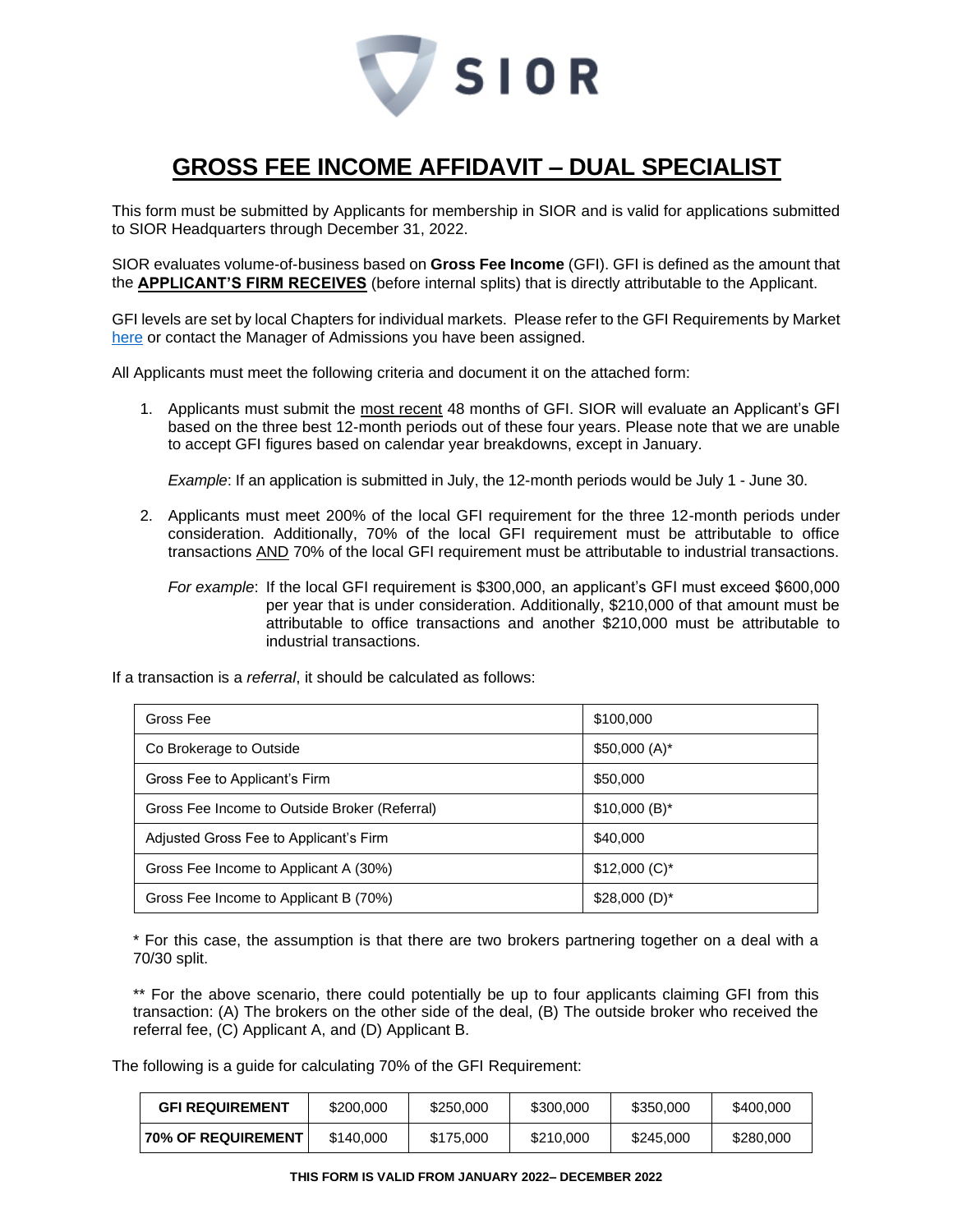

## **GROSS FEE INCOME AFFIDAVIT – DUAL SPECIALIST (SAMPLE)**

**Applicant Name:** John Smith **Date:** February 1, 2022

### **THIS SECTION TO BE COMPLETED BY THE APPLICANT'S MANAGING BROKER, CFO, OR A CPA**

*I certify that, for SIOR membership, the above-named applicant:*

1. Has produced the following aggregate Gross Fee Income for the most recent five 12-month periods:

| <b>TIME FRAME</b>     | <b>DATES</b>                         | <b>GROSS FEE INCOME (GFI)</b> |
|-----------------------|--------------------------------------|-------------------------------|
| Most recent 12 months | February 1 2022 - January 31<br>2021 | \$820,200                     |
| Previous 12 months    | February 1 2020- January 31<br>2019  | \$822,986                     |
| Previous 12 months    | February 1 2019 - January 31<br>2018 | \$982,105                     |
| Previous 12 months    | February 1 2018 - January 31<br>2019 | \$545,382                     |

2. Has exceeded 70% of the regular GFI requirement in industrial and/or office transactions in the three years represented in the GFI Worksheet.

**GFI Requirement:** \$300,000 **70% of GFI Requirement:** \$210,000

| <b>TIME FRAME</b>     | <b>AMT. INDUSTRIAL</b> | <b>AMT. OFFICE</b> | <b>AMT. OTHER</b> |
|-----------------------|------------------------|--------------------|-------------------|
| Most recent 12 months | \$375,213              | \$301,987          | \$143,000         |
| Previous 12 months    | \$325,999              | \$296,666          | \$200,231         |
| Previous 12 months    | \$512,343              | \$367,773          | \$101,989         |
| Previous 12 months    | \$124,924              | \$215,187          | \$205,271         |

**NOTE:** This worksheet complies with the Gross Fee Income requirements because it satisfies both stipulations. In three of the most recent four years, the total GFI exceeded \$600,000 or 200% of the required GFI of \$300,000. Additionally, this applicant satisfies the second requirement by exceeding 70% of the required GFI (\$210,000) in for both office and industrial transactions in each of the three years under consideration.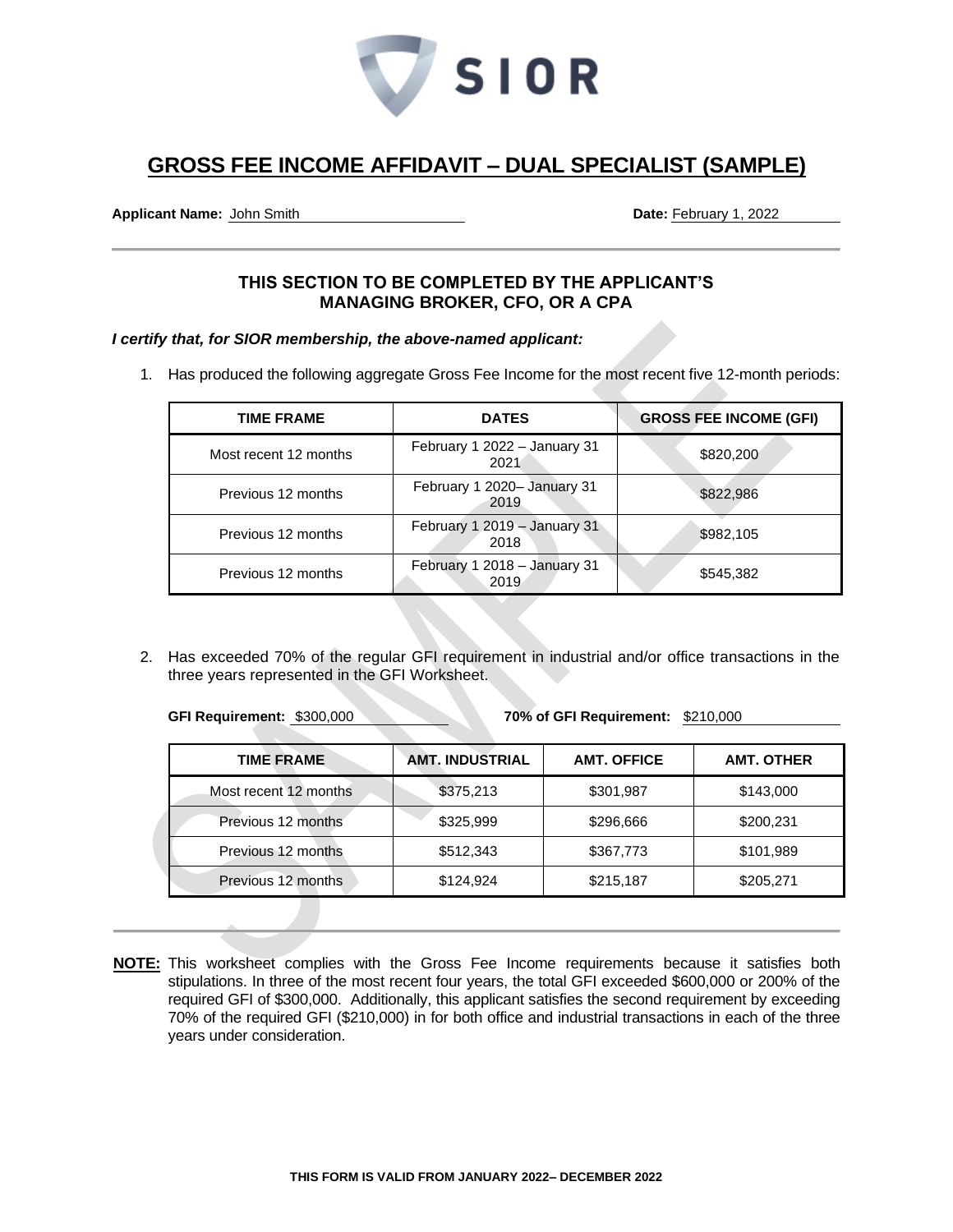

# **GROSS FEE INCOME AFFIDAVIT – DUAL SPECIALIST**

**Applicant Name: Date:** 

#### **THIS SECTION TO BE COMPLETED BY THE APPLICANT'S MANAGING BROKER, CFO, OR A CPA**

*I certify that, for SIOR membership, the above-named applicant:*

1. Has produced the following aggregate Gross Fee Income for the most recent four 12-month periods:

| <b>TIME FRAME</b>     | <b>DATES</b> | <b>GROSS FEE INCOME (GFI)</b> |
|-----------------------|--------------|-------------------------------|
| Most recent 12 months |              |                               |
| Previous 12 months    |              |                               |
| Previous 12 months    |              |                               |
| Previous 12 months    |              |                               |

2. Has exceeded 70% of the regular GFI requirement in industrial transactions and has exceeded 70% of the regular GFI requirement in office transactions for the three of the four 12-month periods listed above:

**GFI Requirement: 70% of GFI Requirement:** 

| <b>TIME FRAME</b>     | <b>AMT. INDUSTRIAL</b> | <b>AMT. OFFICE</b> | <b>AMT. OTHER</b> |
|-----------------------|------------------------|--------------------|-------------------|
| Most recent 12 months |                        |                    |                   |
| Previous 12 months    |                        |                    |                   |
| Previous 12 months    |                        |                    |                   |
| Previous 12 months    |                        |                    |                   |

*I hereby declare under penalty of perjury that the transaction information provided above is true and accurate to the best of my knowledge.*

**Signature: Name (Printed):** 

**Date: Date: CONSIDERENT PROPERTY ASSESSED ASSOCIATES Tribe: <b>Title: Title: Title: CONSIDERENT PROPERTY Title: CONSIDERENT PROPERTY Title: CONSIDERENT PROPERTY CONSIDERED PROPERTY CONSIDERED PROPERTY**